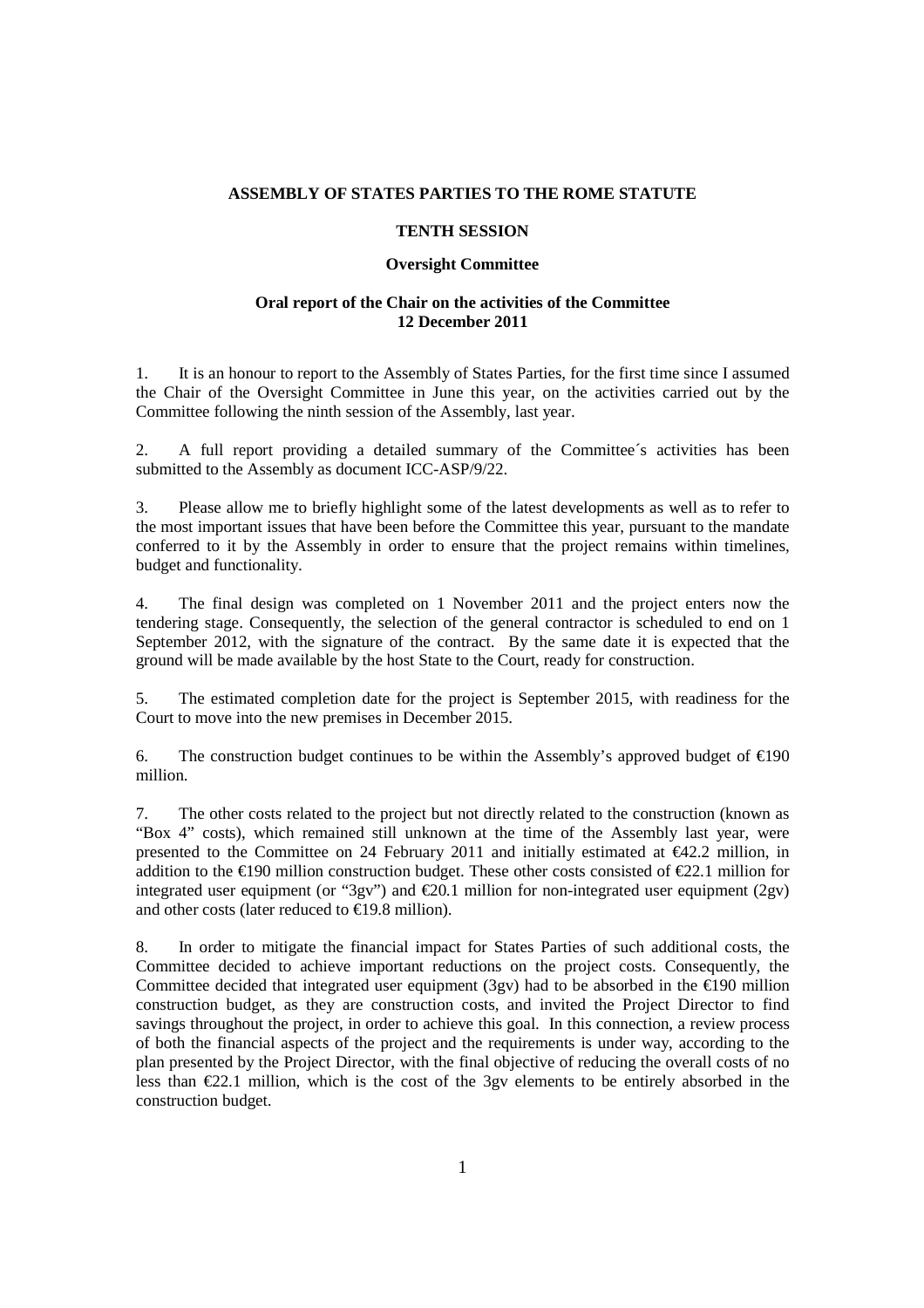9. The Committee also decided, following the recommendations of the Committee on Budget and Finance at its August session, that the non-integrated user equipment (2gv) and other related cost would be submitted annually to the Assembly of States Parties for approval through the Court's budget. For 2012, these costs have been budgeted at  $\epsilon$ 0.9 million and included under Major Programme VII-1. The Committee presented this finalized proposal for supplementary budget to the Hague Working Group on 14 October 2011 and transmitted it to the Chair of the Committee on Budget and Finance on 28 October 2011, in order to allow for appropriate scrutiny in advance of the Assembly. However, the formal submission of the proposal as a supplementary budget fell under the exclusive responsibility of the Registry, and it was on 6 December that the relevant document, also covering the situation in Ivory Coast, was circulated officially.

10. The overall total cost of the project is currently estimated at  $\epsilon$ 216.8 million. This cost comprises the  $\epsilon$ 190 million construction budget (induding 3gv), and those expenditures related to the permanent premises project that are part of the Court's regular budget, which are currently estimated at  $\epsilon$ 26.8 million for the lifespan of the project, and include  $\epsilon$ 19.8 million for the 2gv elements and other costs, and the combined total cost of the Project Director's Office and the Project Office of the Permanent Premises, in the amount of  $\epsilon$ 7 million.

11. In order to enhance the financial security of the project by preventing an overrun of the costs above the approved budget level of  $\epsilon$ 190 million, the Committee has decided to put in place a comprehensive cost review strategy, based on approaching costs from the perspective of the overall project budget, rather than on a phase-by-phase basis. While this might require in the future a review of the users' requirements and of the design, the strategy adopted by the Committee intends to fully safeguard the functionality of the project, drawing a distinction between those requirements which are essential to the proper performance of the core duties of the Court, and other elements that may not meet that standard.

12. During 2011, the Committee also reviewed the different reports addressing the issue of governance, and approved a new structure for the project, which confirms that the Project Director mandated by the Assembly of States Parties is identified and empowered as the one with strategic leadership, decision-making and overall management of the project. Following these revised governance arrangements, the Committee has been pleased to note the improved effectiveness of the project´s decision-making process.

13. As at 18 November 2011, 28 States Parties had selected the option of a one-time payment of their assessed share, representing a total value of more than €33.3 million. As at the same date, one-time payments, partial or in full, had been received from 23 States Parties, totaling over €26.4 million. In view of the current level of one-time payments committed by States Parties, the host State loan will not need to be accessed during 2012, with financial benefits for all States Parties. As you would remember, the host State accepted last year that funds previously drawn from the loan be refunded, so as to avoid the accrual of interest in the years 2011 and 2012.

14. After completion of the report submitted to the Assembly, Sweden has communicated officially that it has opted for making a one-time payment, thus bringing the number of states having selected this option to 29 States Parties, representing a total value of more than  $\epsilon$ 35.8 million. The draft resolution will be amended orally to incorporate this new addition.

15. I would also like to recall that the deadline for States Parties to commit one-time payments is 15 October 2012, and that the deadline to make payments in full is 31 December 2012, according to resolution ICC-ASP/8/Resolution 8, paras. 1 and 3. Therefore, 2012 will be